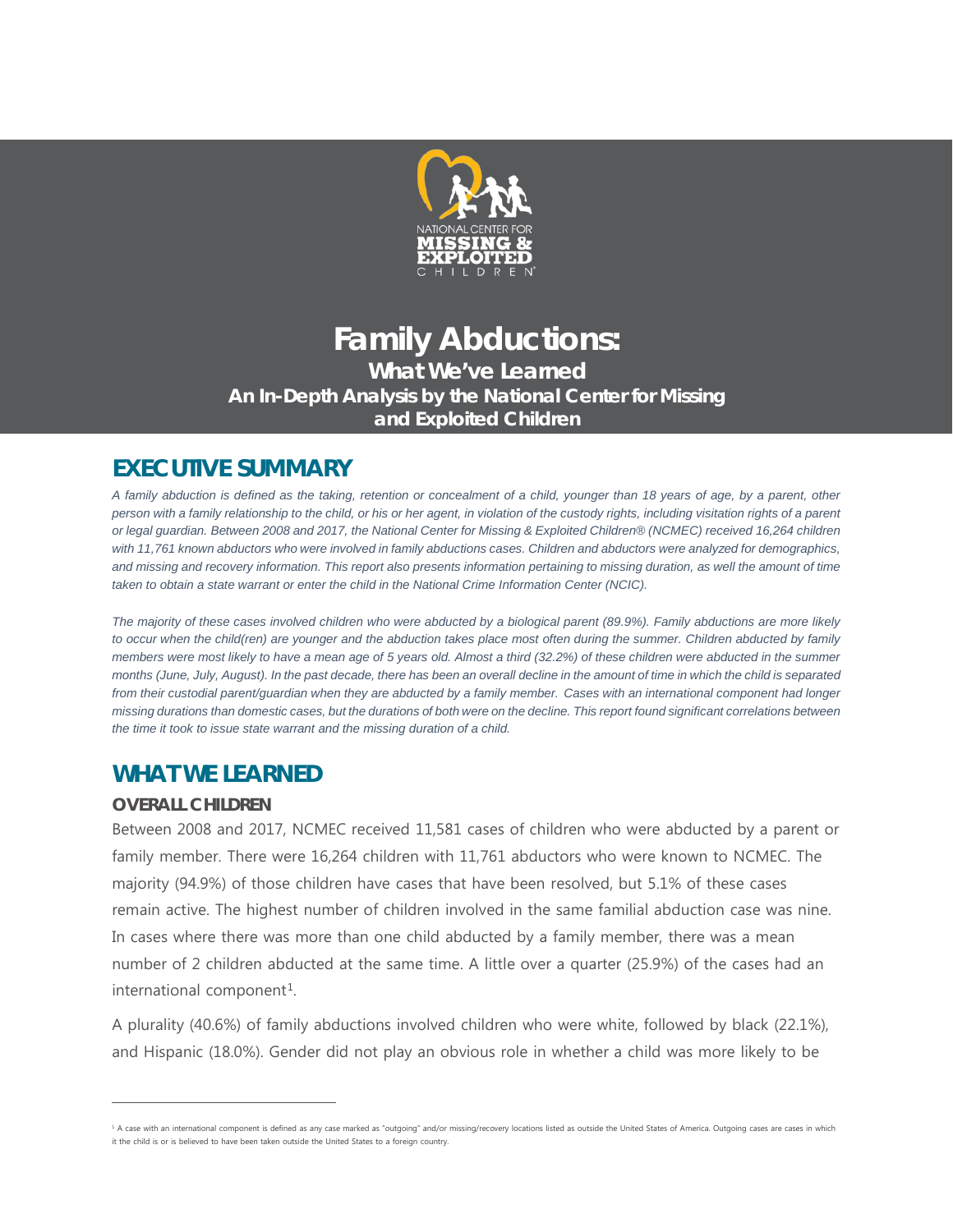the victim of a family abduction. Children abducted by family members were almost evenly divided between female (49.2%) and male (50.6%) with a very small percentage of children with an unknown gender (0.2%). Children abducted by a parent or family member had a mean age of 5.2 years. Family abductions occur more frequently when the children are younger. Almost two thirds (65.9%) were between the ages of 0 and 6 years.



August was the peak month for family abductions (11.05% of all months). Summer (June, July, August) was the most common season for family abductions (32.2%), while winter (December, January, February) was the least common season for family abductions (21.4%). It is not uncommon for parents or

family courts to schedule summer visitation between a child and non-residential parent or for families to travel to a foreign country during the summer to visit family members abroad. Family abductions include cases involving a "wrongful retention" when a child is kept or not returned per a previous agreement or understanding.

A little over a third (33.6%) of all children were recovered by police investigation, while 29.7% were

turned in by a family member or a friend. While not conclusive it's important to highlight that in almost a third of family abduction cases someone close to the abductor (family member or friend) reportedly knows where the abductor and child(ren) may be located. Children had a mean missing duration of 6 months, with over two thirds (68.3%) having a missing duration of  $0 - 6$  months.



In the past decade, the length of time in which the child is separated from their custodial parent/guardian has decreased. In 2008, family abduction cases had a mean missing duration of 8 months. In 2017, family abduction cases had a mean missing duration of 2 months.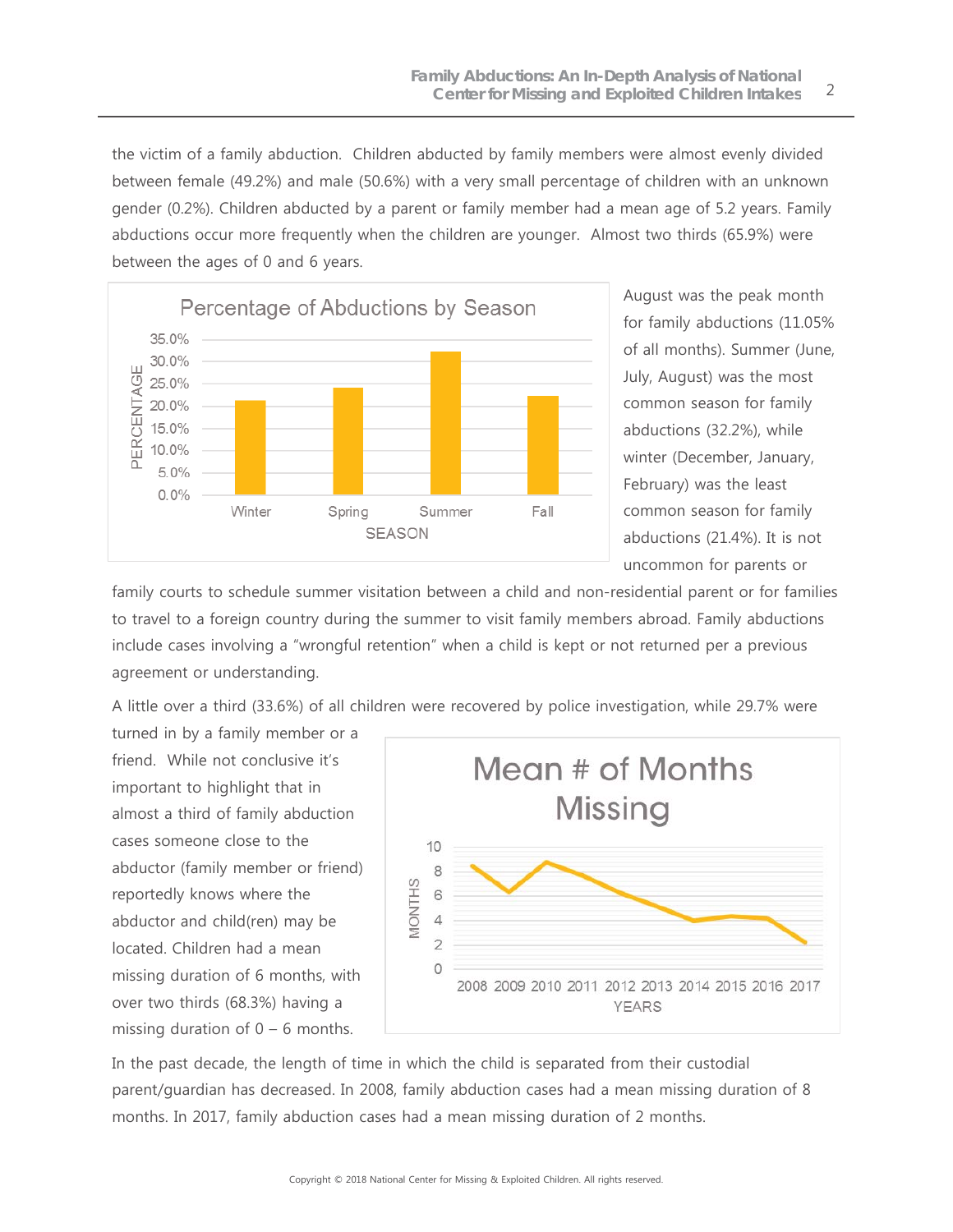An overwhelming majority of children abducted by family members were recovered alive during this time frame (99.7%). Furthermore, most children recovered alive were reported to NCMEC as being in good physical condition (96.0%). Cases with an international component were slightly more likely to involve children being recovered in good condition as compared to domestic cases (97.0% versus 95.7%).

However, that does not mean the child is not at risk for abuse and neglect or even becoming the victim of homicide or accidental death when they are abducted by a family member. A small minority (3.7%) of children were recovered in fair or poor condition. Of the children who were recovered in fair or poor condition, sometimes detailed information was available about their treatment by the abductor. At times, they were recovered injured (2.6%), sick (1.0%), abused or neglected (3.4%), or they were recovered in unsanitary and unclean conditions (3.2%).

Forty-seven (0.3%) children who were abducted by a parent or family member were recovered deceased. A plurality of these abductions involved children who were white (36.2%), followed by black (31.9%), and Hispanic (12.8%). Deceased children were almost evenly divided between female (48.9%) and male (51.1%). Deceased children were somewhat younger than the overall population of children abducted by a family member. They had a mean age of 4.2 years, and nearly three quarters (74.5%) of them were between the ages of 0 and 6.

Deceased children had a shorter missing duration than all family abductions intaked by NCMEC between 2008 and 2017. Nearly all deceased children (93.6%) were recovered within 0 to 6 months, and they had a mean missing duration of 3 months.

For over a third (34.0%) of deceased children involved in family abductions, the manner of death was either unknown or undisclosed to NCMEC. There were 31 children who had a manner of death that was known and disclosed to NCMEC. The clear majority of these deceased children with a known manner of death were the victims of homicide (87.1%). The remaining deceased children with a known manner of death passed away due to medical complications (9.7%), or an accident (3.2%).

Cause of death was undetermined, unknown, or undisclosed to NCMEC for over a third (36.2%) of deceased children. When cause of death was known, gunshots were the most common cause of death (43.3%).

#### *Domestic Versus International*

When there is an international component to an abduction, there are unique challenges that arise. Parents often face legal, financial, language and cultural barriers when trying to recover or gain access to their abducted child overseas. Those who attempt to proceed in the foreign court system may be at a disadvantage as family courts systems are different from the US, and foreign law enforcement may not enforce custody orders. Additionally, taking-parents often have a low incentive to voluntarily resolve or mediate cases as there may be no pressures placed on them by government or court officials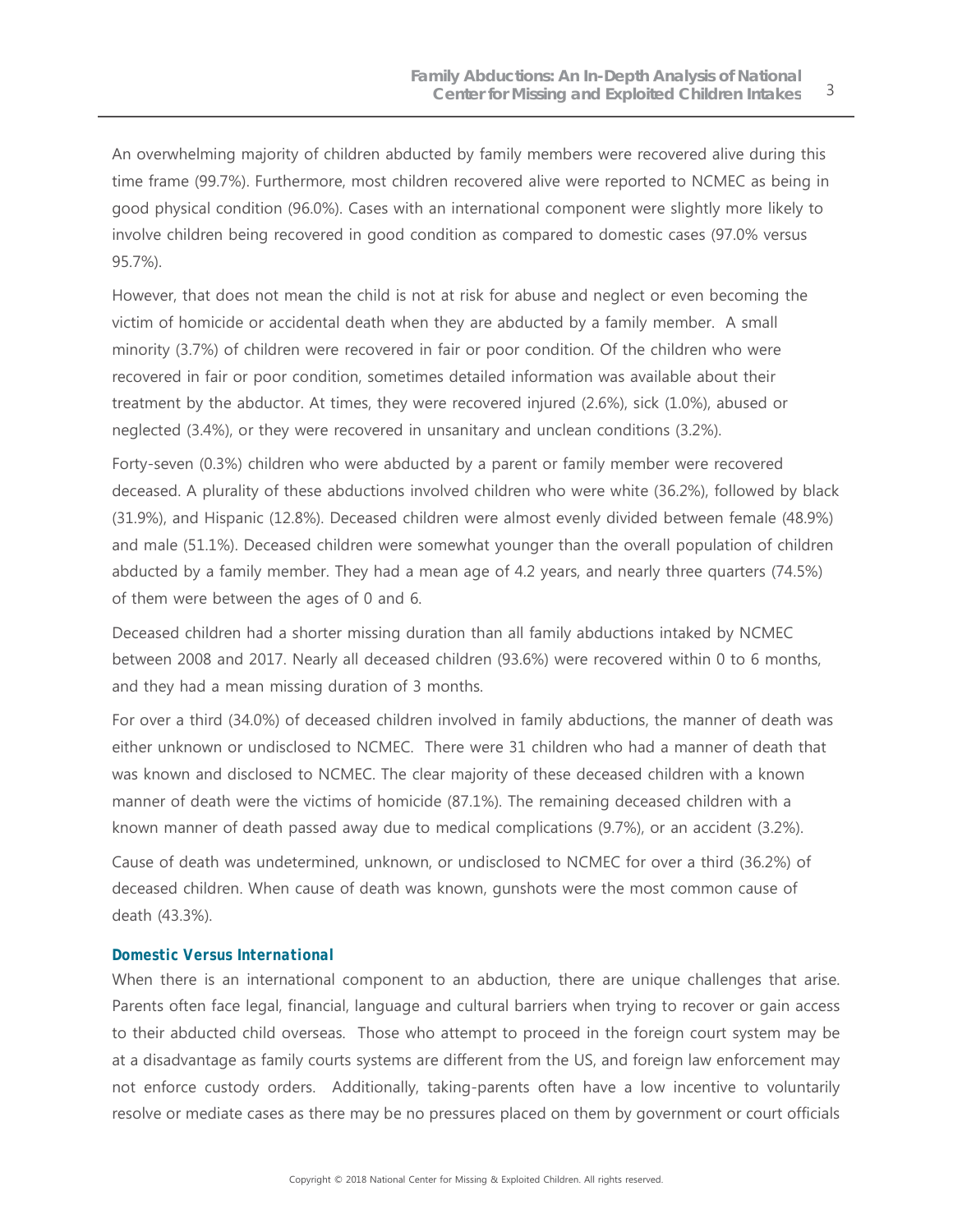#### to do so.

As a result, the data differs between domestic and international cases. Between 2008 and 2017 there were 4,213 cases with an international component. Only 1.9% of all children involved in domestic family abductions had cases that remained unresolved. In comparison, children involved in international family abductions had a much higher percentage of unresolved cases (14.4%).

The two most common races of children involved in domestic family abductions were White (44.8%) and Black (27.8%). However, the two most common races for children involved in international abduction cases were Hispanic (39.4%) and White (28.6%). Gender did not differ between domestic and international cases. Male and female children were evenly divided. Likewise, two thirds of all children involved in family abductions were between the ages of 0 and 6 regardless of whether the case was domestic or international.

The difference between domestic and international cases was best exemplified by missing duration. The clear majority (82.5%) of domestic abductions were resolved within 6 months and had a mean missing duration of 3 months. By comparison, only 27.6% of international abductions were resolved in 6 months and they had a mean missing duration of 18 months. Only  $0.6\%$  of domestic cases took 5 – 10 years



to be resolved, while 3.6% of international cases were resolved within this time frame. When the additional challenging factors of an international family abduction are present the child is more likely to be kept from their custodial parent/guardian for a longer period.

However, there has been improvement in the missing

duration of international cases over the past decade. In 2008, international abductions had a mean missing duration of nearly 2 years (22 months). By 2017, they had a mean missing duration of 9 months.

As stated previously, police investigation was the most common recovery method for family abduction cases overall and this remained true for domestic cases (40.9%). However, international cases were most often resolved due through voluntary means or an agreement reached between the parents and family members (25.6%). Police investigation was the cause of children being returned in international cases 13.0% of the time.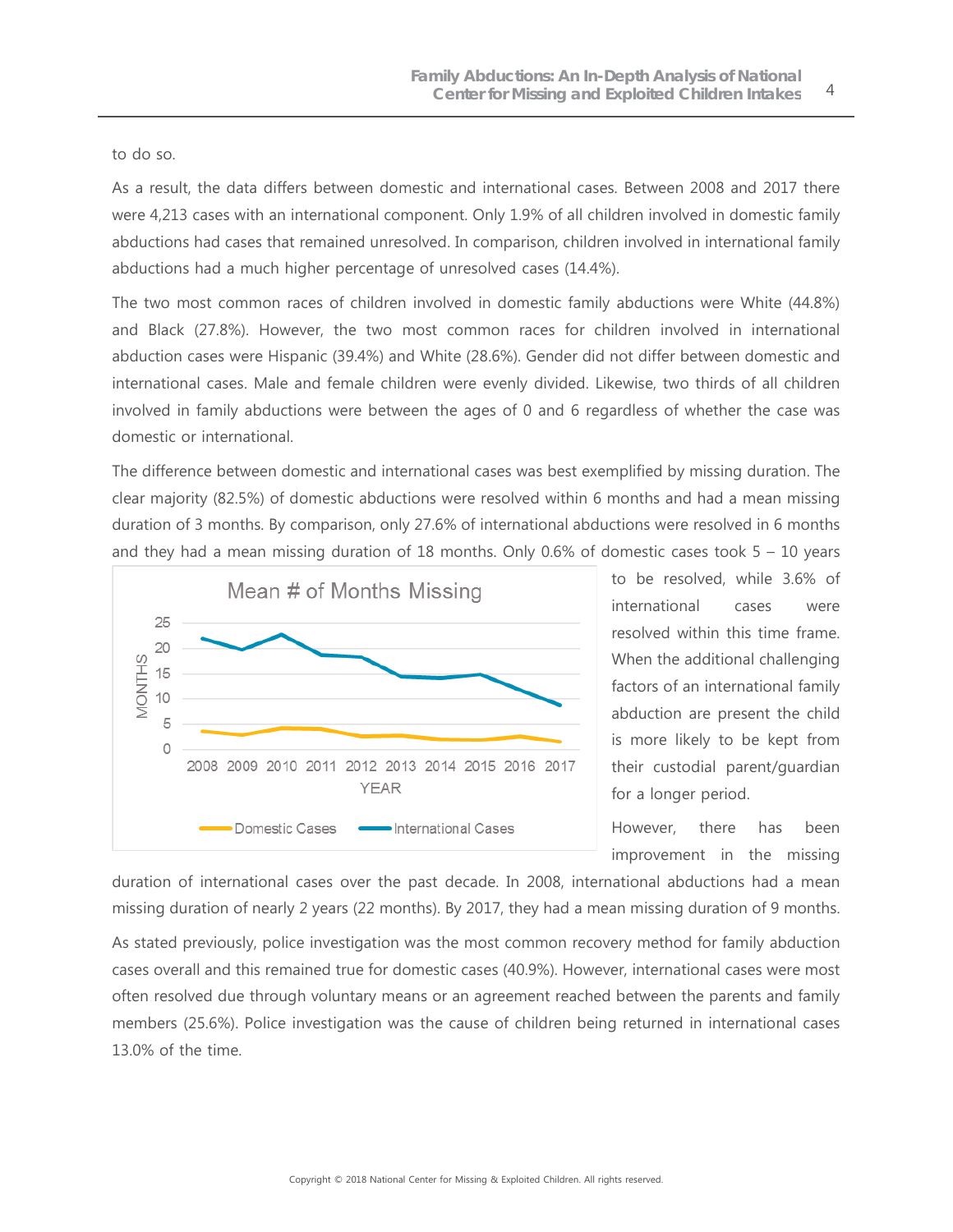#### **OVERALL ABDUCTORS**

Between 2008 and 2017, 11,761 abductors had a familial relationship with the child they abducted<sup>2</sup>. The clear majority (90.3%) of these abductors were the biological parent of the abducted child. Mothers were more likely to be the abductor than the father, comprising 53.9% of all family abduction cases. Fathers comprised 36.0% of all family abduction cases.

Even when the abductor was not the child's mother, the abductor in a family abduction was most likely to be female (60.3%). Abductors had a mean age of 33 years old. A plurality of abductors were White (38.3%), followed by Black (20.6%) and Hispanic (19.6%).

#### **RESPONSE TO FAMILY ABDUCTIONS**

#### *National Crime Information Center*

 $\overline{a}$ 

Although extensive training has been done throughout the years, there is still a lack of understanding and reluctance by some departments and officers to take reports on children involved in a family abduction. There is a temptation to treat family abductions as civil or private matter. Multiple studies and various state and national laws have recognized the harm family abductions can cause a child.

By federal mandate, information about a child whose location cannot be immediately confirmed by law enforcement must be entered into the National Crime Information Center (NCIC) Missing Person File within two hours of the report being made to that agency regardless of the alleged circumstances under which the child is missing. The value of this entry cannot be overstated. NCIC is an essential tool for location efforts involving missing children.

Over two thirds (69.2%) of children abducted by a parent or family member were entered the NCIC database. 40.8% were added to NCIC within a week following the abduction date. There was a mean duration of 83 days between missing date and entry into NCIC. Children who were recovered deceased - had a mean duration of 6 days between missing date and entry into NCIC and 19.1% of all deceased children had no NCIC entry. Cases with an international component tended to have a longer duration between missing date and date of entry into NCIC. Domestic cases had a mean duration of 2 months, while international cases had a mean duration of 6 months.

There was a correlation between the amount of time it took to enter the child into NCIC and the number of days a child was missing. The longer the time it took to enter the child into NCIC, the longer the missing duration.

<span id="page-4-0"></span><sup>&</sup>lt;sup>2</sup> Due to the nature of NCMEC's database it was not possible to accurately count abductors who had a family-adjacent relationship to the child but were not formally related to the child. This includes abductors who were dating the child's relative at the time of abduction.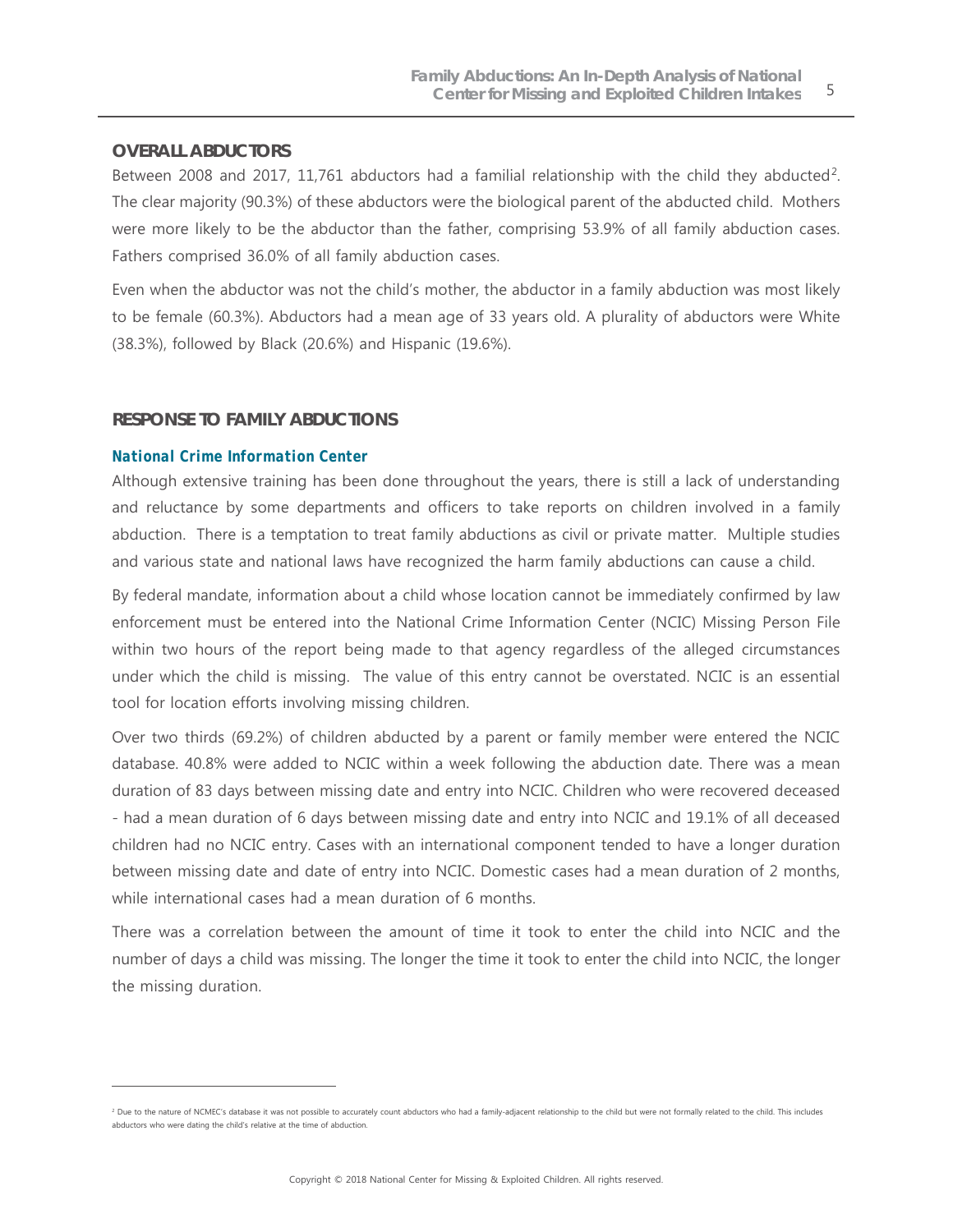#### *State Warrant*

In some cases, state warrants were issued against the perpetrators of family abduction. These warrants could be issued for various related offenses related to a family abduction<sup>[3](#page-5-0)</sup>. Between 2008 and 2017 there were 2,909 abductors who had state warrants issued against them. This means that, during this period, 24.7% of all family abductors had a warrant issued against related to the abduction in question.

The percentage of abductors having state warrants related to the family abduction has increased over the past decade. In 2008, 15% of abductors had a warrant issued against them, while from 2012 to 2016 over a quarter of all abductors had an abduction-related state warrant.

Over a quarter (26.8%) of these state warrants were issued within 48 hours after the child went missing. Nearly half (46.3%) were issued within a week. The mean time between abduction and the issuing of a state warrant was 84 days. Time between abduction and issuing of a warrant appears to be trending downward.

In cases where abductors had a state warrant issued against them, 71.7% of all children were recovered within 0 to 6 months. When there was no state warrant issued, 67.9% children were recovered within 6 months. In cases where abductors had a state warrant issued against them, children had a mean missing duration of 7 months, while children whose abductors did not have a warrant issued against them had a mean missing duration of 6 months.

 $\overline{a}$ 



There was a correlation between the amount of time it took to secure a state warrant against the abductor and the number of days a child was missing. The longer it took to secure the state warrant, the longer the child tended to be missing.

Most family abductions that occurred between 2008 and 2017 have been resolved; however, 5.1% of family abduction cases during this period remain active. Some of the abductors involved in currentlyactive family abduction cases have a state warrant issued against them. Over the past decades, state warrants were not issued as quickly in the cases that are currently active. Only 4.8% of all currentlyactive cases had a state warrant issued within 48 hours of the abduction and only 16.2% were issued within a week. The mean time between abduction and the issuing of a state warrant in a currently-

<span id="page-5-0"></span><sup>&</sup>lt;sup>3</sup> The NCMEC database includes data on a small number of local warrants that were issued before the abduction (332). These were for crimes that were not related to the abduction. Consequently, these local warrants were not used in this analysis. State criminal laws vary and family abductions are categorized by a variety of offenses including, custodial interference, custody deprivation, child stealing, and parental kidnapping. The NCMEC database also includes a very limited amount of data on federal warrants. However, due to the scarcity of this data, it was not possible to analyze federal abductions.